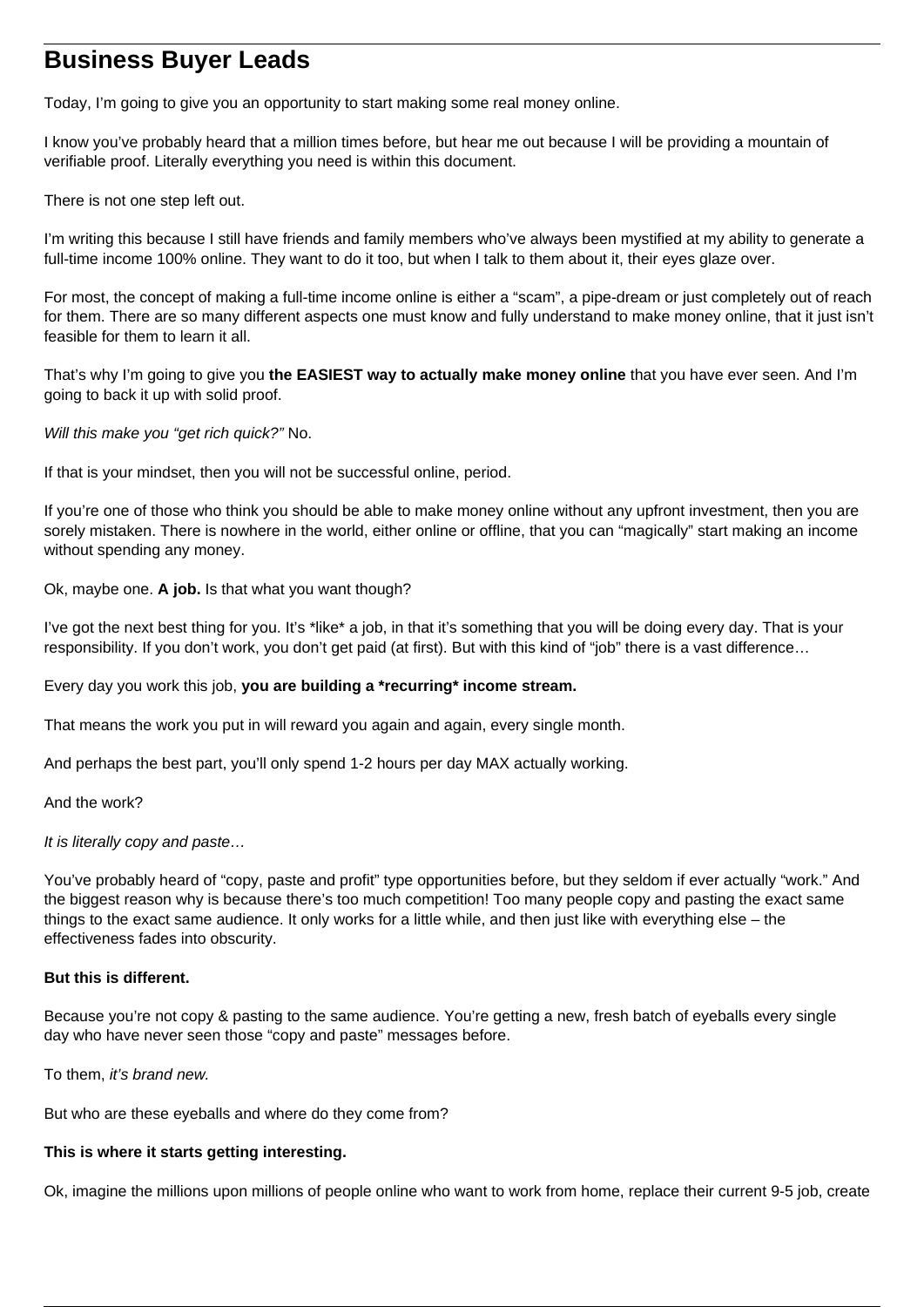a wealthy lifestyle, or just a comfortable side-income online.

These people search for legitimate opportunities and generally end up at sites that ask them to fill out a webform to receive more information and offers for making money online.

We're not talking about the "Enter your email address and click the button" type forms, either.

These people are serious. They need help. And they need it now. They're OK with receiving offers, because they are genuinely looking for the right "thing" to help them earn more.

So instead, they fill out their full name, email address, city, state and zip code. Then they have to go to their email and confirm they really do want the information! **This is a HOT prospect.**

They're willing and ready to invest in themselves in order to improve their financial situation.

### So… **they WANT to receive offers!**

And this is what changes the whole game…

When you send an email to someone who doesn't want offers, they get mad.

And they cry "SPAM!"

And that's illegal and can get you into trouble.

Not to mention, that approach is largely a complete waste of your time, and money. There is a better way… It's called "permission based email marketing."

### **They're asking for offers.**

They're ready to buy into something that might work for them.

But where can you find these people?

See, this is where most people give up before they really get started.

They don't know how or where to find THESE types of prospects, and it all seems like too much work… so they immediately think "Ok, maybe this make money online stuff isn't for me."

#### **And they quit.**

So, in order to effectively work around that problem, we need a solution for lead generation.

One that literally does not take ANY technical knowledge or "brain power" to figure out.

Because if you didn't have to go find these prospects, that makes life a lot easier.

It would have to be something that basically… GIVES you these prospects on a silver platter.

# **Without you needing to know anything about how or where to generate these leads.**

When you have a constant flow of hot prospects, turning them into money becomes real.

It's no longer a hopeless pipe-dream. This is exactly how \*every\* business operates – they have a constant and consistent lead flow. Without it, the business dies.

So if you are serious about making ANY amount of income online, this is an absolute must.

This has also been the hardest part to do… **to generate consistent, quality leads.**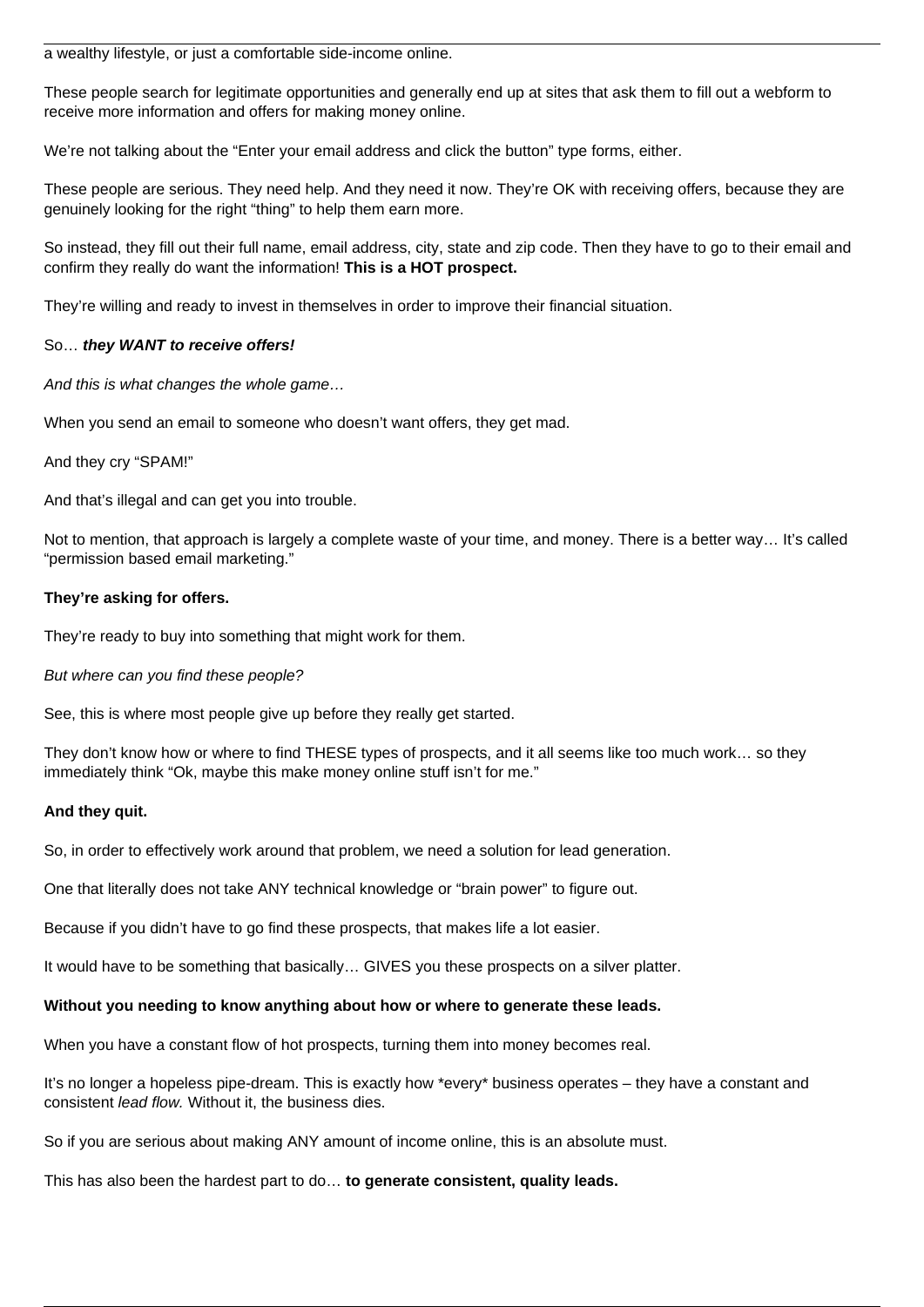You can spend a literal fortune buying advertising from places like Facebook, YouTube, Adwords, etc… and what's all for? Traffic. To generate leads!

But what if you didn't need to focus on traffic?

What if you were just handed these leads instead...

# **And then given a brand NEW batch of them, every single day?**

Then that takes care of the traffic problem.

### **And the lead generation.**

Now all you need is an offer to send these hot prospects.

And that presents yet another set of technical issues.

Because you need a website. And a sales page to get them to buy the offer, right?

Nope.

### **We've taken care of all that for you.**

You literally don't need anything else, because it's all in here. In this document.

I sincerely want this to be the easiest thing you've ever done to make money online.

I want to prove to you that you CAN start making money, and pretty quick too.

Again, this is not going to make you rich overnight.

**Business does NOT work that way, online or offline.** So if you're still thinking that way, you're better off working a job or robbing a bank. It's time to get real, and do what really works.

And I'm going to help you every step of the way.

Ready to get started?

**Here's what to do next:** *(you must follow these instructions exactly for this to work)* 

- 1. [Go to this website](https://www.getusleads.com/?rid=25177&src=bbleadswebby) and discover how everyday people are getting 100-200 leads every single day without a website, without paid traffic and without creating content. Click the yellow "Get Access Now!" button and enter your email address where it says, "Enter your best email here…" then click the "**Get Started Now!**" button.
- 2. On the next page, you will be presented with a 13 minute video from Reed Floren who will fully explain how we're getting the leads and turning them into real money. Watch the video closely and you will see exactly how and why this is working so well for so many.
- 3. Now, go [read an entire review and case study](https://90minutesuccess.com/myleadgensecret-review/?rid=25177&src=bbleadsreview) of someone who put it to the test and generated \$15,000 (and counting) just by using it.
- 4. Next, [go watch this YouTube video](https://instantbuyertraffic.com/mlgs/?id=https://www.myleadgensecret.com/?rid=25177&src=bbleadsbonuses) of someone who thought this was a scam but tried it out anyway, and ended up making \$300 in his first 9 days using it. (Also grab his extra free bonuses!)
- 5. Finally, [go watch this case study video](https://dailysecretleads.com/info/?rid=25177&src=bbleadsdsl) of someone who's been using the system for 60 days and has generated more than \$9,530 with it.

IMPORTANT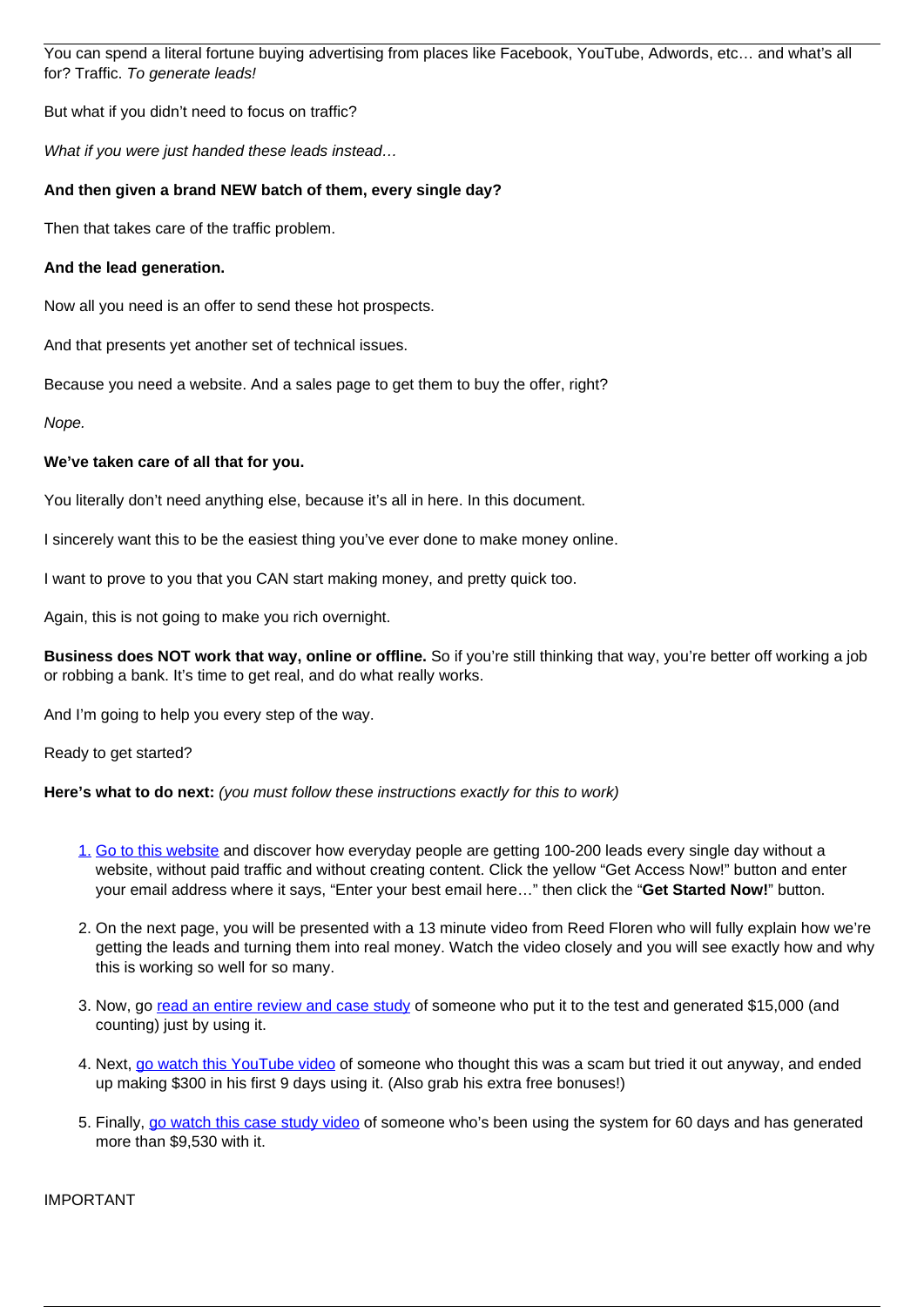Do not skip a single step above. The reason why will become crystal clear in just a moment...

If you have followed steps 1-5 you will have learned the big secret.

You'll know exactly how to get these buyer leads every day, and turn them into money.

But that isn't the best part.

Let me explain…

When you signed up to [Reed Floren's free training](https://www.getusleads.com/?rid=25177&src=bbleadswebby), you entered your email address. Now every email Reed sends you is hardcoded with the referral ID of the person who sent you there.

Even though he is sending the emails, THEY are the one who gets paid when someone joins!

**But it doesn't stop there…** because Reed also uses what's called "retargeting" which means that he's also running ads on places like Facebook, YouTube, Adwords, etc – and they are all hardcoded to the same referral ID of the person who originally sent them!

If you decided to join the system after reading the [full review and case study](https://90minutesuccess.com/myleadgensecret-review/?rid=25177&src=bbleadsreview), guess what. The person who referred you gets the sale.

If you [go watch the YouTube video](https://instantbuyertraffic.com/mlgs/?id=https://www.myleadgensecret.com/?rid=25177&src=bbleadsbonuses) and snag the bonuses from there, the person who referred you still gets the sale.

And yes, if you join after [watching the \\$9,530 case study video…](https://dailysecretleads.com/info/?rid=25177&src=bbleadsdsl) they still get the sale.

### Now what does that mean exactly?

It means that all YOU need is a referral ID and you can be the one getting paid!

Then you send an email to the leads we're GIVING you every day, and everyone who decides to join through ANY of those websites, or ANY of Reed's daily emails he sends to his subscribers, or ANY of the retargeting ads all over the web, means that YOU still get paid!

So now you've got…

- A fresh, daily source of hot "ready to buy" prospects
- A truly amazing offer and working solution to their problem
- A way to mail the offer to them on a daily basis (without any spam complaints)
- Multiple websites you can use to sell the offer to them
- FREE lifetime advertising on the major ad networks
- Daily emails going out to your leads that are sent for you!

#### **But it still gets better…**

If you watched [Reed's free training](https://www.getusleads.com/?rid=25177&src=bbleadswebby), you also learned that there are some exclusive bonuses you can offer your daily prospects that will absolutely blow them away with real value…

In case you haven't seen it yet, here's what we're offering – not just to you – but to ALL of your prospects who join under your referral ID, making it easier than ever for THEM to make sales!

**Bonus #1: 50 Email Swipes (\$197 value)** – If you're sending emails to make money, you need the right emails to send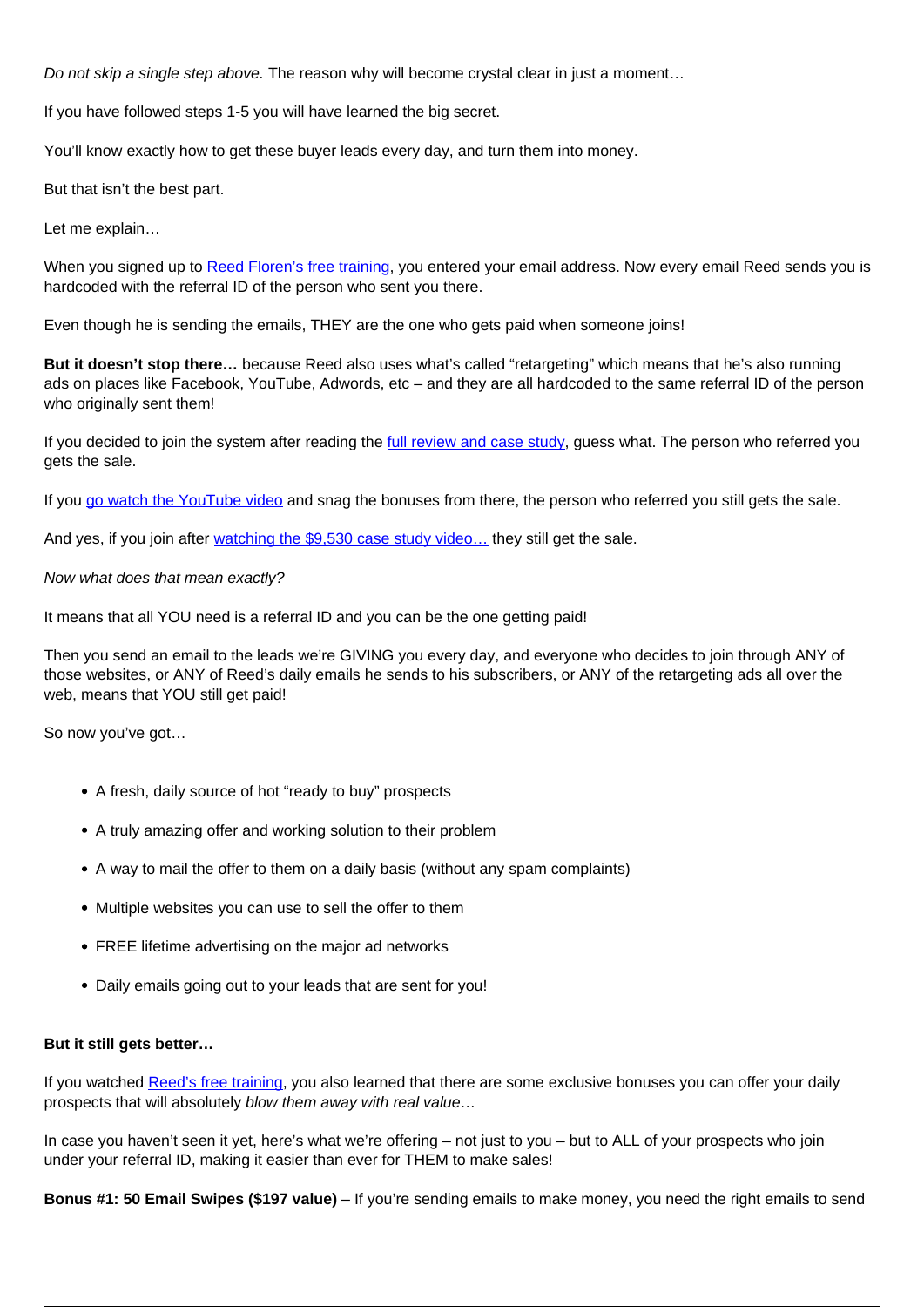them. So, we're including an entire swipe file of proven emails that keep your prospects opening your emails, clicking on your links and buying your offers!

**Bonus #2: Exclusive Facebook Group (\$997 value)** – If you think you're going to have to go at this alone, think again. Because we now have over 500 members in our community who are quick to answer questions, give support, provide helpful tips and want to see each and every member of this group succeed! You aren't just joining a system - you're joining a family of smart entrepreneurs who ALL want to help you achieve success.

**Bonus #3: Weekly Lead Swaps (\$9,997 value)** – Each week members of our Facebook group are invited to participate in our weekly lead swap. They send in the leads they've been given for the week, and then those leads are combined, cleaned and then delivered to everyone who participated. We've had members go from being brand new to internet marketing, to having a list of over 100K in under a week this way!

Seriously, if you've been looking for a legitimate way to make money online, this is it.

You've got the leads…

You've got the offers…

You've got the websites…

You've got the traffic/ads…

# **And it's literally ALL DONE FOR YOU.**

All you do is copy & paste the swipes we give you into the mailing system that is provided for you, and do it once every 24 hours. That is IT. No, really. That's all we're doing!

Everything else has already been handled. Every problem has been solved. There is zero technical knowledge needed. Nothing fancy. No design skills are necessary. No writing.

# **In fact, the hardest part about this system is that people tend to overthink it too much.**

Especially entrepreneurs who have been doing email marketing for awhile. Because outside of this system, email marketing is HARD. And it's only getting harder to get messages delivered!

Plus you have to buy an autoresponder system or emailing platform, then worry about deliverability issues, spam complaints, blacklists that can ensure your emails never see the light of day, and so much more. It's a headache!

# **But with this system, ALL of that is taken care of for you.**

You get an email for the day, and a new batch of leads.

You copy & paste the email you're given, using an internal mailing system that is provided for you, and you include a website link with your referral ID attached.

The prospects open and read your email, and some of them buy the offer. When they do, you get paid. If they choose to bring in new people using the exact same methods that caused you to join, guess what. You still get paid. And these payments are recurring every single month!

You CAN promote anything you want to these prospects using the internal mailer and any email you want. Or, you can promote the exact same system that you're learning about now.

#### **It's completely your choice.**

But we've taken care of literally everything you need all in one place.

And made it "stupid simple" to do every single day.

So there's only one thing left to do…